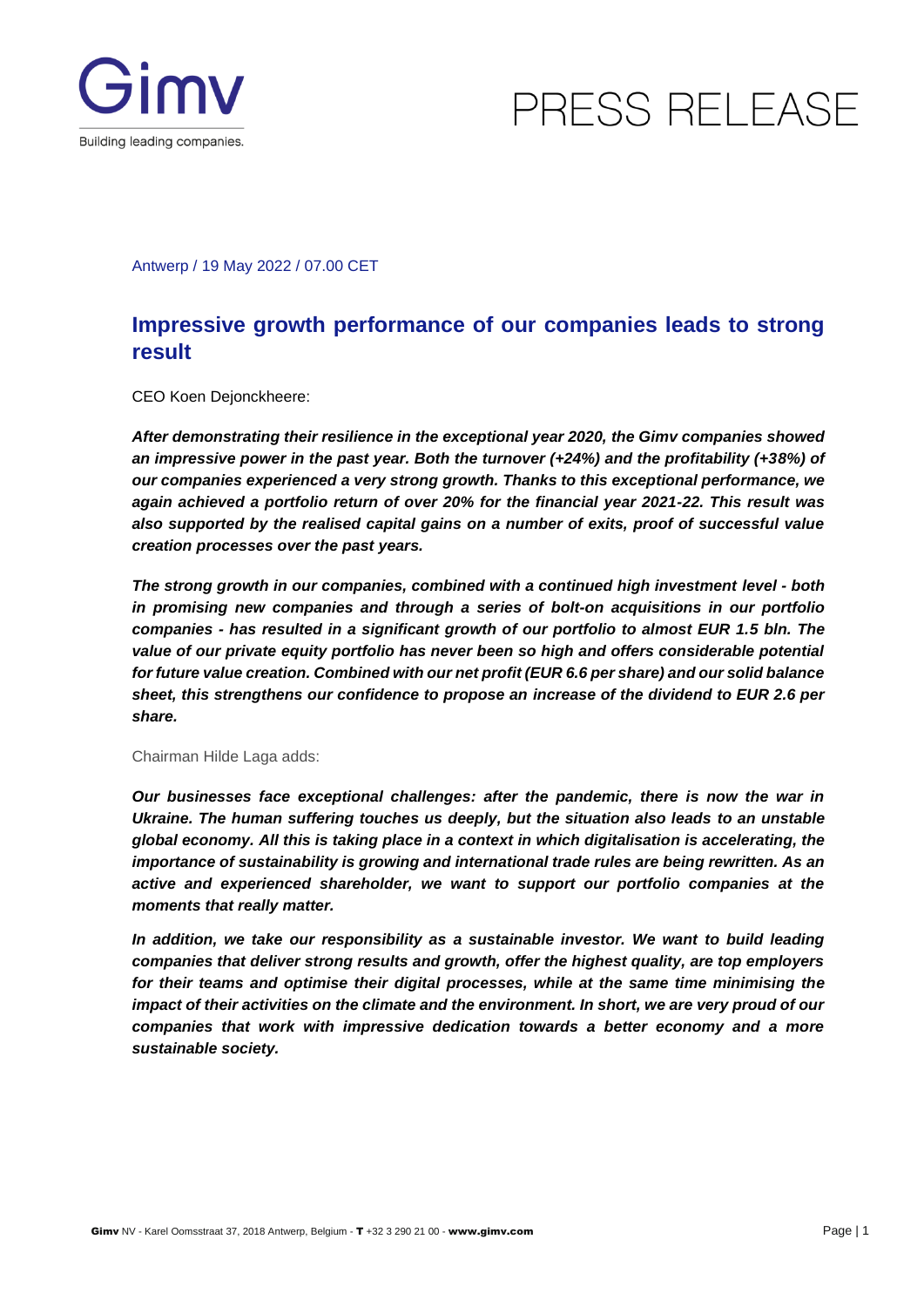

The results for the 2021-2022 financial year cover the period from 1 April 2021 to 31 March 2022.

### **Key elements**

#### **Results**

- Impressive growth realised by our portfolio companies in 2021: 24% revenue and 37.6% EBITDA increase.
- This exceptional performance, combined with capital gains realised on several successful exits, results in a strong portfolio return and a solid net result.
- Portfolio result: EUR 251.3 million, or a portfolio return of 20.4%.
- Net result (group share): EUR 174.3 million (or EUR 6.6 per share)

#### **Investments / Exits**

- A high investment level of EUR 193.8 million, spread over a number of new participations and a growing number of bolt-on acquisitions within our portfolio companies (26 add-on acquisitions in the past financial year 2021-22).
- Total cash proceeds from divestments: EUR 218.9 million, with a realised money multiple of 3.2x compared to the total invested amount.

#### **Balance sheet and portfolio**

- A continued high investment rhythm and the strong performance of the Gimv companies result in a further growth of the investment portfolio by 17.5% to a new record level of EUR 1 449 million (invested in 59 companies).
- Liquidity remains substantial, with a cash position of EUR 377.8 million (of which EUR 350 million financed by LT-bonds, resulting in net cash of EUR 27.8 million).

#### **Equity**

Value of equity (group share): EUR 1 413 million (or EUR 53.0 per share).

#### **Dividend**

- Proposal to increase the dividend to EUR 2.6 gross (EUR 1.82 net) per share for the financial year 2021-22 (compared to EUR 2.50 gross (EUR 1.75 net) per share over the previous year), subject to approval by the general meeting of 29 June 2022.
- Payment via an optional dividend, which will enable Gimv to further strengthen its liquidity with a view on the continued growth of its portfolio.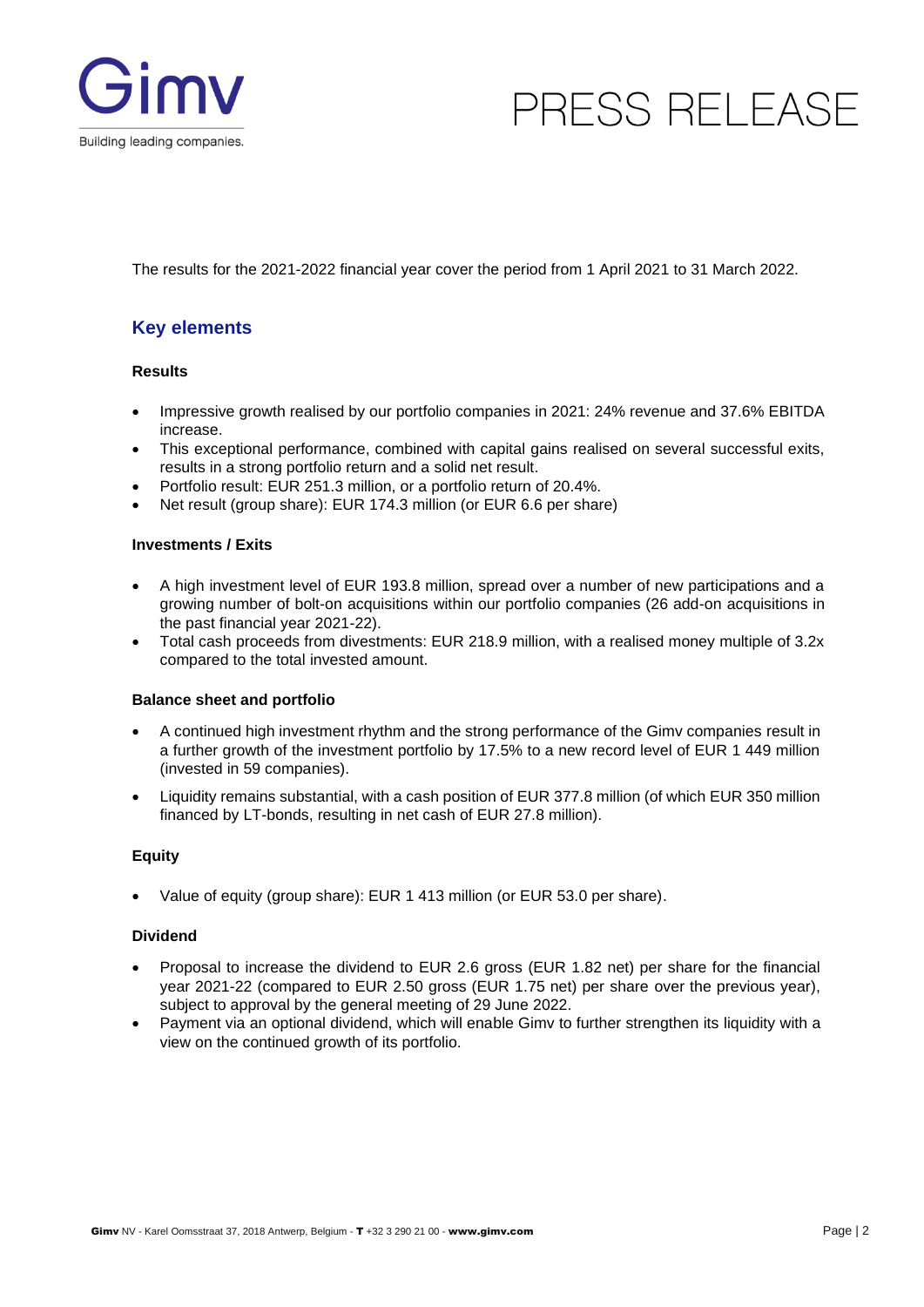



### **Explanation of the figures (consolidated figures)**

#### **Impressive growth performance of our companies**

In a year that followed an exceptional 2020, in which our companies had demonstrated strong resilience in very difficult circumstances, our companies showed an impressive power in 2021. This is evidenced by the exceptional growth performance of our companies with total revenues up by 24% and total profitability (EBITDA) up by no less than 37.6%. About 60% of this growth was organic, while 40% came from acquisitions within our portfolio. Once again, our companies are demonstrating that they can achieve growth that is substantially above the average economic growth.

This good growth performance underpins a strong portfolio return, which for the past financial year amounts to 20.4%. With this, we exceed 20% for the second year in a row, and achieve a portfolio return that is well above our annual average target of 15% (as was the case in previous years, except for the exceptional financial year 2019-20). The applied average EBITDA multiple at which our companies are valued under IFRS has evolved slightly positively over the past year from 7.8x to 8.1x (effect of the composition of the portfolio).



#### **Portfolio return**

Not only the strong growth of our portfolio companies, but also the realised capital gains on a number of exits after a successful value creation process contributed to the portfolio return over the past financial year. The realised result (net capital gains on sales, interests and dividends) for the 2021-22 financial year amounts to EUR 147.5 million. The net capital gains realised on exits amount to EUR 111.8 million (compared with EUR 100.2 million in the 2020-2021 financial year). In addition, EUR 35.7 million in dividends and interest were received on the portfolio (EUR 24.1 million in the 2020-2021 financial year).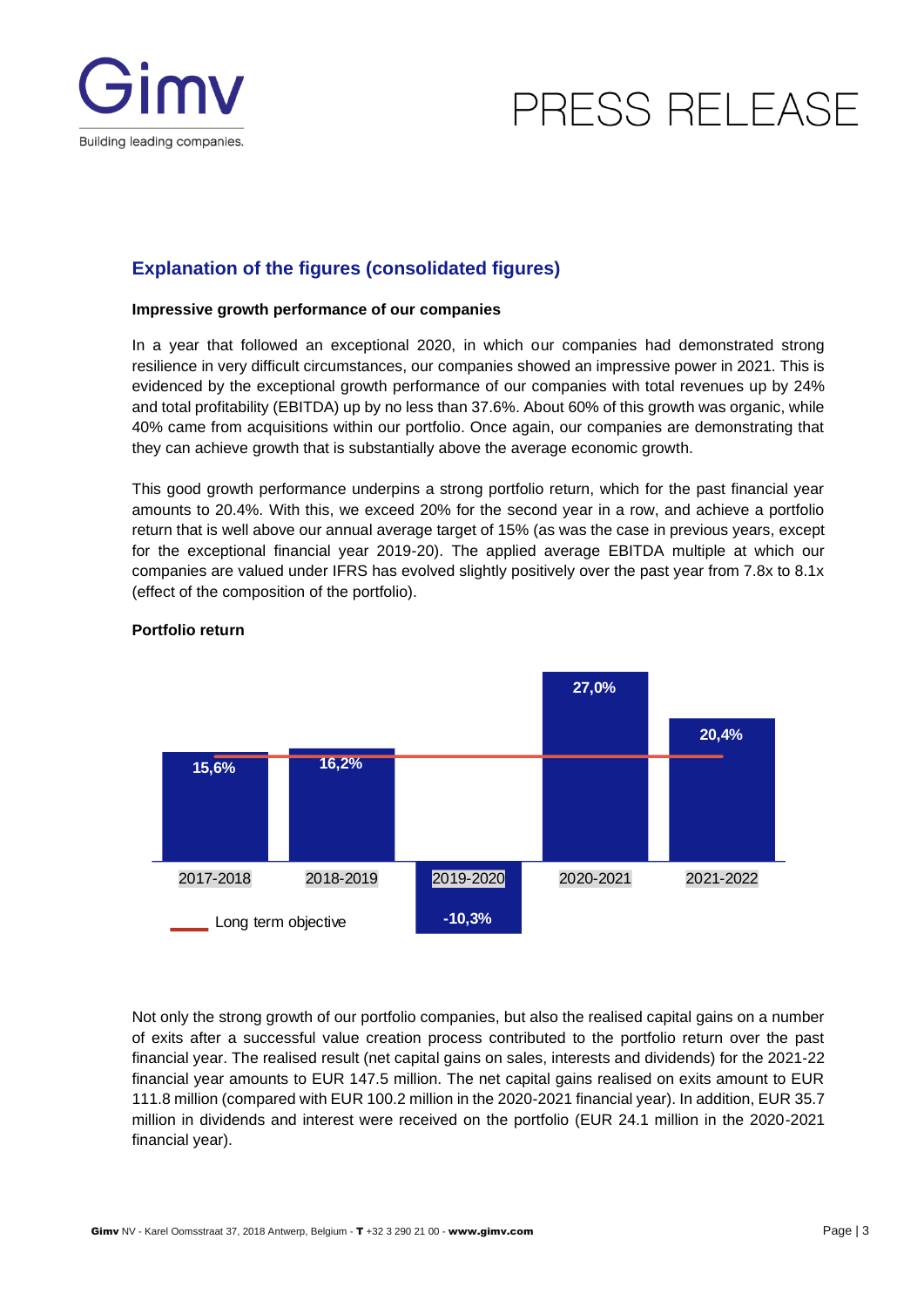

Supported by the very strong growth at our companies, the unrealised valuation result for the 2021-22 financial year amounts to EUR 103.8 million (compared to EUR 150.5 million in the previous financial year, then supported by a recovery in the stock markets, among other factors).

As a result of the strong portfolio return, Gimv achieved an attractive net profit (group share) for FY 2021-22 of EUR 174.3 million (compared with EUR 205.7 million in FY 2020-2021), or EUR 6.6 per share.

#### **After a year of very strong growth, the current economic climate confronts our companies with some important challenges**

Whereas last year the problems in the supply chain and the rising raw material prices were still mainly attributed to the strong economic recovery after the pandemic and were therefore estimated to be rather temporary, we are now faced with a new reality, which will most likely ensure that inflation and the resulting pressure on margins will last longer than anticipated. The war in Ukraine is, in the first instance, terrible for the local population, but at the same time it is also making the world economy more unstable.

This is evidenced by, among other things, sharply increased energy prices and higher prices for raw materials and commodities. At the same time, the international supply chain remains disrupted and there is a persistent shortage of semiconductors and other technological components. All this translates into a steep rise in inflation to higher than expected levels, the impact of which will last longer than first anticipated. The secondary impact of this inflation on labour costs, but also on declining consumer confidence, is yet to be felt.

In conclusion, we see today that the order books are still well filled, and that a further increase in turnover figures is more realistic than a further strong rise in profit margins.

#### **An important investment volume of almost EUR 200 million**

In FY 2021-22 Gimv invested a total of EUR 193.8 million (compared with EUR 211.1 million in the previous financial year). This represents an investment volume very close to the annual target of EUR 200 million. This underlines once again Gimv's ambition to continue to grow its portfolio. Investment activity took place in the four platforms and in the four countries where Gimv operates.

On the one hand there were investments totalling EUR 100.1 million in new portfolio companies including GSDI (SC; FR), Olyn (CO; FR), eGruppe (SC; D), WDM-Deutenberg (SI; D), Projective (SC; B) and Anjarium (HC; CH).

In addition, there was a significant increase in add-on investments by our portfolio companies. The continuing focus on value creation through buy-and-build has resulted in no less than 26 bolt-on acquisitions by our companies in the past financial year. Gimv's contribution to these investments totalled EUR 91.9 million, more than doubling compared with EUR 37.6 million in the previous year. An active buy-and-build process was contiued at, among others, Rehaneo, GPNZ and Biolam. The combination of Baas with Verkley created a strong Dutch player for underground infrastructure works.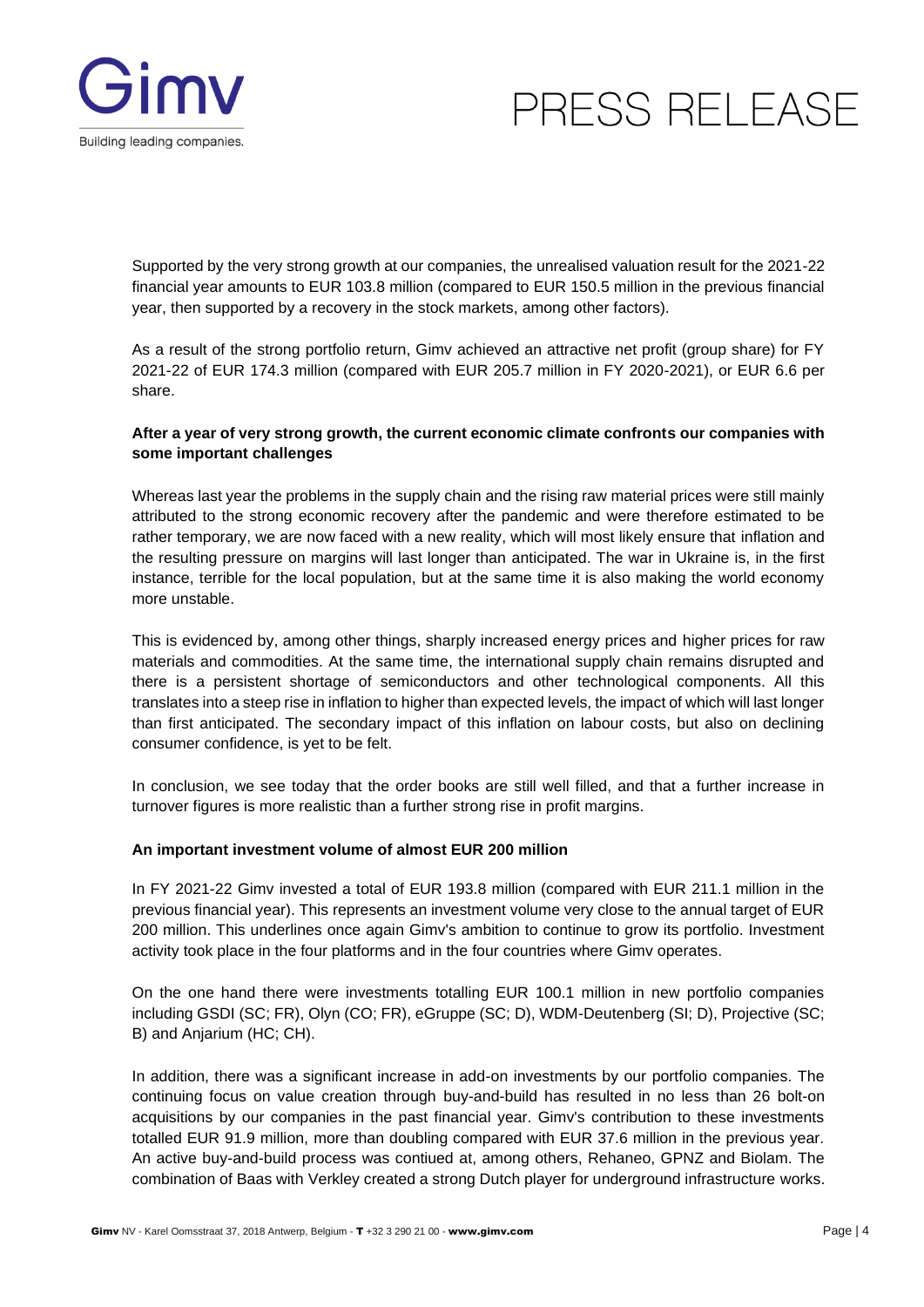

After the initial investment in Projective, the company quickly expanded further through three targeted acquisitions. Other portfolio companies such as Cegeka, Itineris, Alro, Grandeco, Arseus Medical, France Thermes and Medi-market also further strengthened their market positions through additional acquisitions. The other follow-on investments mainly consisted of capital rounds at Life Sciences portfolio companies like iStar Medical, Precirix, ImCheck and Topas Therapeutics.

| <b>Investments</b>                 | FY 2021-2022 |      | FY 2020-2021 |               |
|------------------------------------|--------------|------|--------------|---------------|
|                                    | mio EUR      | $\%$ | mio EUR      | $\frac{9}{6}$ |
| Consumer                           | 24,4         | 13%  | 41,5         | 20%           |
| Health & Care                      | 74,8         | 39%  | 61,1         | 29%           |
| <b>Smart Industries</b>            | 14,2         | 7%   | 74,2         | 35%           |
| Sustainable Cities                 | 78,5         | 40%  | 30,5         | 14%           |
| Third party funds                  | 1,9          | 1%   | 2,6          | 1%            |
| Other participations (incl. infra) | 0,0          | 0%   | 1,3          | 1%            |
| <b>Total investments</b>           | 193,8        | 100% | 211.1        | 100%          |

| Investments                  | FY 2021-2022 |      | FY 2020-2021 |      |  |
|------------------------------|--------------|------|--------------|------|--|
|                              | mio EUR      | $\%$ | mio EUR      | $\%$ |  |
| <b>Portfolio investments</b> | 191.9        | 99%  | 208,6        | 100% |  |
| New investments              | 100,1        | 52%  | 171.0        | 81%  |  |
| Follow-on investments        | 91,9         | 47%  | 37.6         | 18%  |  |
| Third party funds            | 1,9          | 1%   | 2.6          | 1%   |  |
| <b>Total investments</b>     | 193,8        | 100% | 211.1        | 100% |  |

Offsetting the new investments, there were also a number of exits. Gimv received a total of EUR 218.9 million for these. After a successful process of growth and value creation, Gimv sold in the 2021-22 financial year its shareholdings in Summa (SI; BE; 2016 investment year), Equipe Zorgbedrijven (H&C; NL; 2015), Wolf Lingerie (CO; FR; 2013) and Incendin (SC; BE; 2014).

The sold participations represented a total book value of EUR 107.9 million on 31 March 2021. Over the full term, the average realised money multiple on the sold portfolio participations amounts to 3,2x

| <b>Divestments</b>                 | FY 2021-2022 |      | FY 2020-2021 |       |
|------------------------------------|--------------|------|--------------|-------|
|                                    | mio EUR      | $\%$ | mio EUR      | $\%$  |
| Consumer                           | 30,8         | 14%  | 0,6          | $0\%$ |
| Health & Care                      | 41,7         | 19%  | 19.9         | 8%    |
| <b>Smart Industries</b>            | 75,6         | 35%  | 40.6         | 15%   |
| Sustainable Cities                 | 57,9         | 26%  | 181,0        | 68%   |
| Third party funds                  | 8,7          | 4%   | 14.3         | 5%    |
| Other participations (incl. infra) | 4,2          | 2%   | 9,2          | 4%    |
| <b>Total divestments</b>           | 218,9        | 100% | 265.4        | 100%  |

.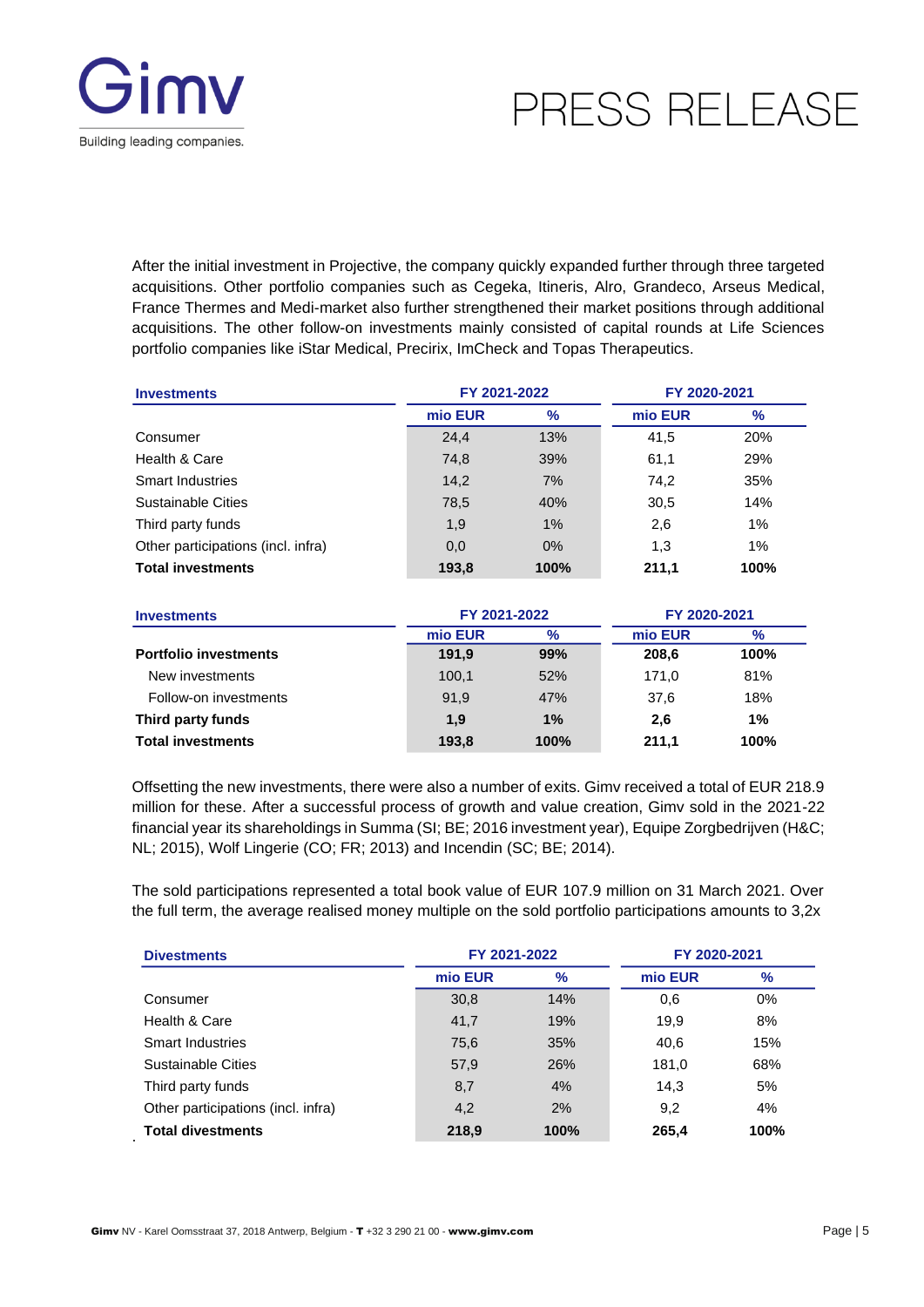

| <b>Divestments</b>       | FY 2021-2022 |      | FY 2020-2021 |      |  |
|--------------------------|--------------|------|--------------|------|--|
|                          | mio EUR      | $\%$ | mio EUR      | $\%$ |  |
| Portfolio divestments    | 210.2        | 96%  | 251.2        | 95%  |  |
| Third party funds        | 8,7          | 4%   | 14.3         | 5%   |  |
| <b>Total divestments</b> | 218,9        | 100% | 265,5        | 100% |  |

#### **Considerable growth of the investment portfolio to a new record level of EUR 1.45 billion**

As a result of the sustained high level of investment activity and the strong portfolio results, Gimv's total investment portfolio experienced a second year of significant growth of 17.5% to a new record level of EUR 1,448.5 million (compared with EUR 1,233 million at the end of FY20-21).



#### **Portfolio evolution (in mio EUR)**

03/2013 03/2014 03/2015 03/2016 03/2017 03/2018 03/2019 03/2020 03/2021 03/2022

At the end of March 2022, the investment portfolio consists of 59 companies, evenly spread across the 4 platforms and the 4 countries. More than half of the platform portfolio was invested in the last 4 years, resulting in a young portfolio with promising growth potential.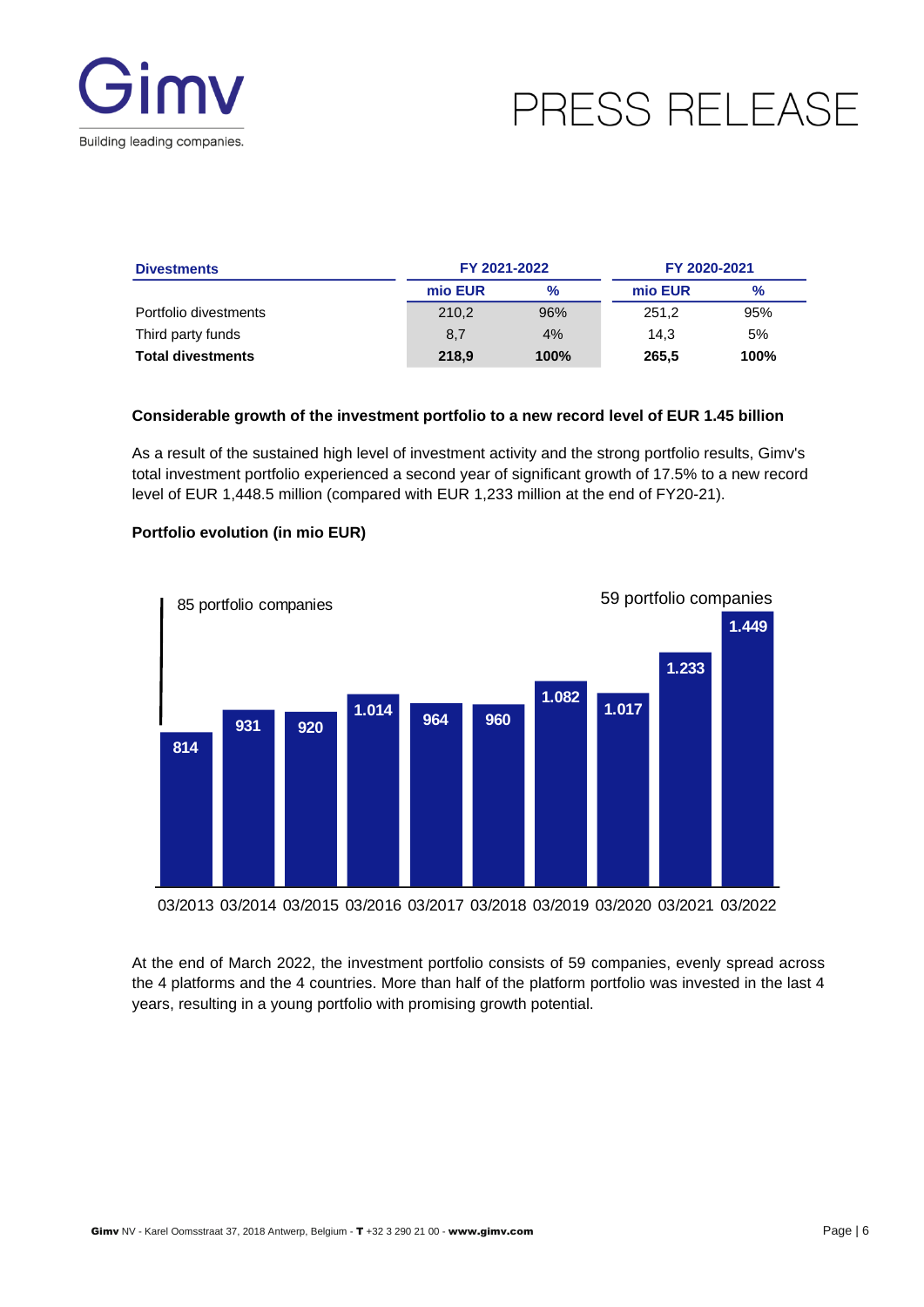



#### **Portfolio composition (in mio EUR)**

#### **A year of pro-active dialogue with our portfolio on sustainability**

For Gimv, sustainability is a cornerstone of our activities as a responsible investor. Future-proofing companies by ensuring that they act responsibly and provide solutions for tomorrow's economy and society, that is Gimv's task as a sustainable investor. By looking ahead, by working together with all our stakeholders and by caring for the planet, Gimv's ambition is to create real and lasting value for future generations.

Following the creation of a sustainable financing framework and the issue of a sustainable bond in March 2021, Gimv took major steps forward during the past financial year in all phases of its ongoing ESG journey. The focus shifted significantly to a proactive dialogue with our portfolio companies on the sustainability of their activities. In a first extensive ESG survey, our companies were invited to provide information about their ESG maturity and how they manage ESG. The findings will allow our investment managers to further discuss with our companies the aspects relating to the environmental impact of their activities, their role in society and their good governance, to define actions and to support them in their progress.

#### **Strong liquidity position**

As a result of the sustained investment activity and the resulting portfolio growth, Gimv's total available cash position fell by around 14% over the past financial year, from EUR 437.5 million (after payment for the 3 investments that were contracted at the end of FY 2020-21) to EUR 377.8 million at the end of FY 2021-22 (or a net cash position of EUR 27.8 million). EUR 350 million of the available liquidity is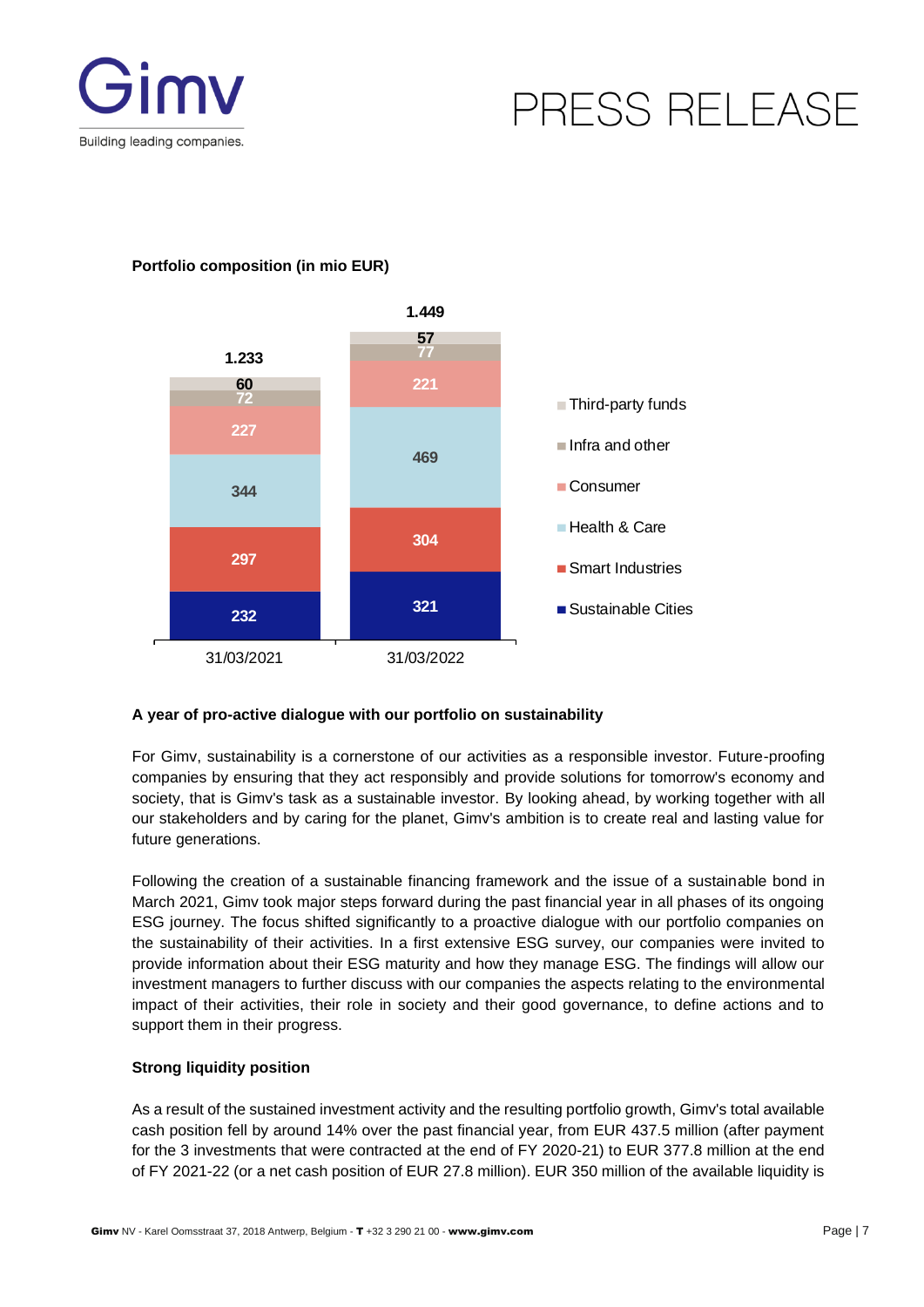

financed by long-term bonds. Gimv also has EUR 200 million of undrawn bank credit lines. This not only gives us sufficient resources to accelerate the growth of our portfolio companies, but also to continue investing in new promising and innovative companies.

#### **Equity rises to EUR 53 per share**

After the payment of the dividend (EUR 2.50 per share) for FY 2020-21 and the strong positive impact of the result for the past financial year 2021-22 (EUR 6.6 per share), the net asset value amounts to EUR 53 per share at the end of March 2022 or EUR 1,413 million in absolute amounts.

#### **Increase in dividend to 2.60 EUR/share**

The board of directors of 17 May 2022 has decided to propose to the ordinary general meeting of 29 June 2022 the payment of an increased gross dividend of 2.60 EUR per share (an increase from 2.50 EUR per share in the previous year). This dividend is in line with Gimv's dividend policy, which is not to reduce the dividend - barring exceptional circumstances - and to increase it whenever sustainably possible. The strong results of the past years, the substantially increased portfolio and the solid balance sheet give confidence to propose this increase.

Furthermore, the Board of Directors has decided to offer the shareholders of the company the choice of receiving the dividend in the form of new ordinary shares, cash or a combination of both. This allows us to secure additional financing for our existing portfolio and for the investment opportunities that arise. The modalities of the distribution via the optional dividend will be published after the general meeting of 29 June 2022.

#### **Main events after 31 March 2022**

- The valuation of our portfolio is based on the market multiples at the end of March 2022. Since then, we have closely followed the evolutions of the stock markets. Until today, we have not noticed any evolution in the market multiples that gives us an indication that our valuation needs to be adjusted.
- Early April 2022, Gimv announced the creation of Group Olyn, a French group of companies active in digital marketing. In a context of accelerated digitalisation and an emergence of omni-channel buying behaviour, the Olyn group aims to support its clients in their omni-channel sales through a combination of lead generation, conversion and re-activation.
- At the end of April 2022 Gimv announced its investment in BioConnection (NL), a niche contract development and manufacturing organisation (CDMO) focused on filling, finishing and freezedrying injectable (bio)pharmaceutical products in a clean room environment. Together with its current shareholders Pharming Group, Mibiton and the management, Gimv is investing in BioConnection with the aim of accelerating the next growth phase and further investing in providing quality and innovation to its customers.
- The KÖBERL Group announced the acquisition of KRIOTEC at the end of April 2022. With this, the German portfolio company continues its growth and adds refrigeration, freezing and air conditioning technology to its portfolio.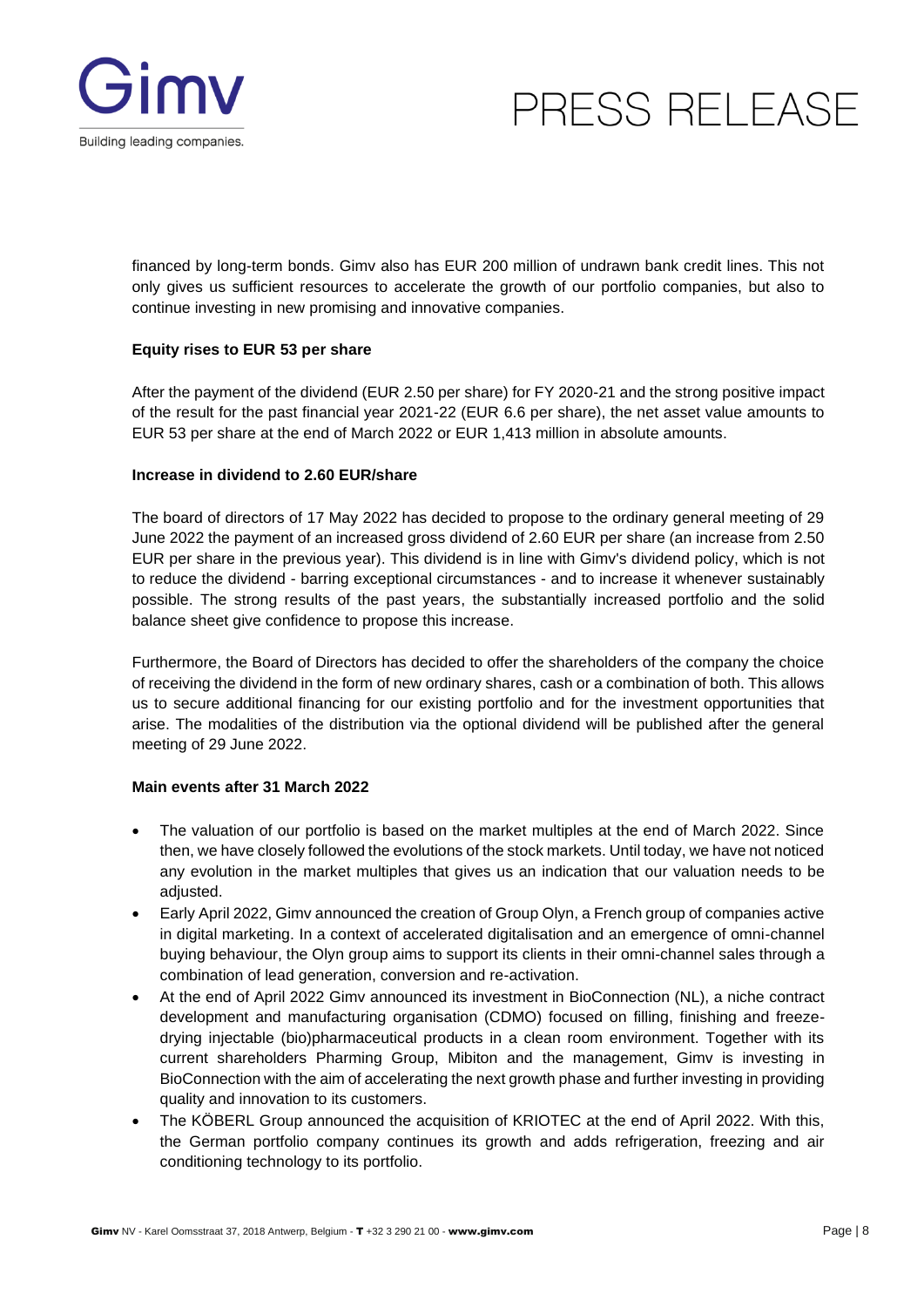

- Mid-May 2022, the portfolio of Smart Industries was further strengthened by the investment in Variass (NL), a specialized developer and producer of electronic and mechatronic products and systems.
- Since 2013, the Health & Care (H&C) platform has been successfully built by one team, active in H&C Services, Medical Technology and Life Sciences. In order to achieve further growth with more focus, it was decided to split the existing H&C platform into Healthcare (led by Bart Diels) and Life Sciences (led by Bram Vanparys). After this division, Gimv will operate with 5 platforms. The fifth Life Sciences platform consists of 11 companies worth EUR 110 million.

#### **Statement regarding risk**

- The future performance of our businesses and the development of the value of our portfolio depend on a number of external factors such as: (i) the impact of the current inflationary environment on the growth and margins of our companies and how they are able to cope with its impact, (ii) the further evolution of the war in Ukraine and its consequences on the stability of the international economy, (iii) the way in which the current inflation rate may weigh on the economic growth prospects and may potentially lead to a (technical) recession or stagflation, (iv) the extent to which consumer confidence will be affected by rising prices, (v) the extent to which the social and economic impact of the covid pandemic will diminish permanently or will rise again (vi) the evolution of the labour market and in particular the availability of sufficient qualified personnel for our companies, (vii) the liquidity in the banking system to support the companies, including in the event of possible further financing needs, (viii) the geopolitical climate in various regions of the world, (ix) the stability of regulations and taxation in the markets in which both Gimv and our companies operate, (x) the extent to which the investment and acquisition market remains active, coupled with a sufficient level of liquidity, and (xi) the extent to which the financial markets can maintain their stability. Estimating the impact of all these factors in the coming period is extremely difficult.
- You can find more information on the risks that Gimv faces, and on our risk management, in our annual report, which will be available at [www.gimv.com](http://www.gimv.com/) as of May 25, 2022.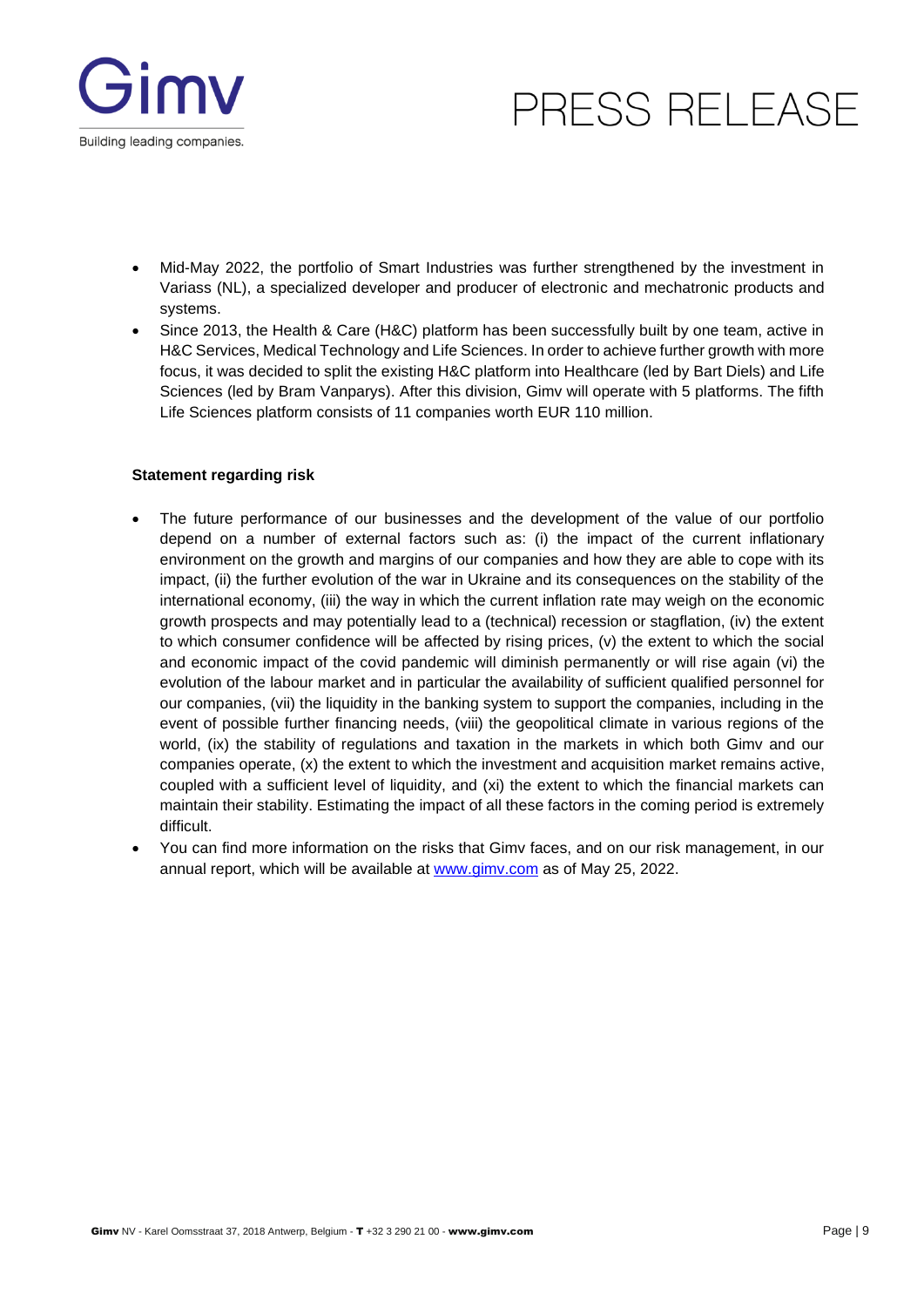



### **Financial calendar**

| $\bullet$ | General shareholders' meeting in respect of FY 2021-2022                  | 29 June 2022     |
|-----------|---------------------------------------------------------------------------|------------------|
| $\bullet$ | Ex-date of the 2021-2022 dividend (coupon no. 29)                         | 4 July 2022      |
| $\bullet$ | Record date of the 2021-2022 dividend (coupon no. 29)                     | 5 July 2022      |
| $\bullet$ | Start of period for selecting between cash & stock dividend for 2021-2022 | 6 July 2022      |
| $\bullet$ | End of period for choosing between cash & stock dividend for 2021-2022    | 26 July 2022     |
| $\bullet$ | Payment date for the 2021-2022 dividend (coupon no. 29)                   | 29 July 2022     |
| $\bullet$ | Announcement of 1H FY 2022-23 results (1/04/2022-30/09/2022)              | 17 November 2022 |

Principal paying agent for the FY 2021-2022 dividend is: KBC Bank, Havenlaan 2, 1080 Brussels.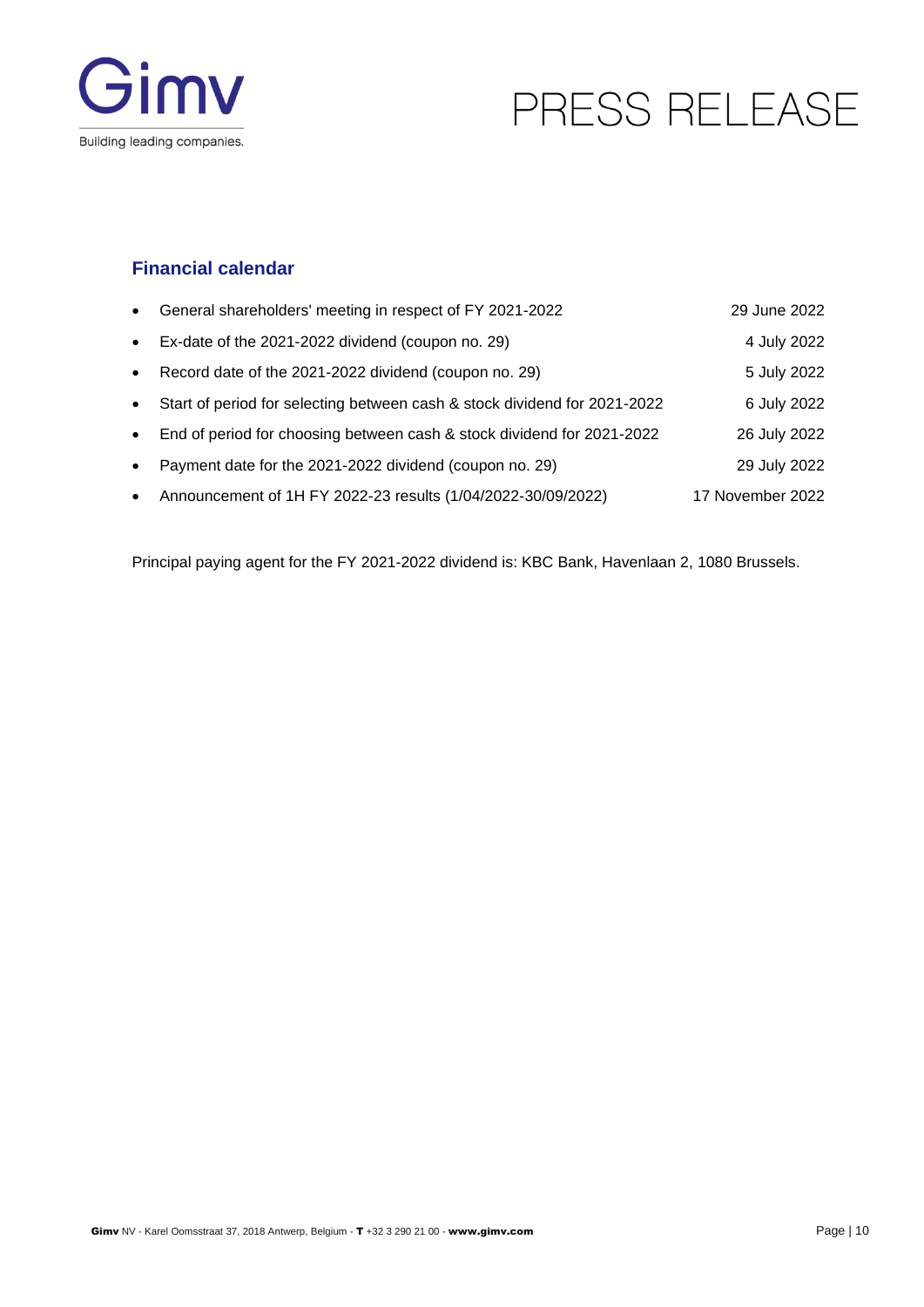

### **Statement by senior management in accordance with the Royal Decree of 14 November 2007**

Pursuant to article 13 § 2,3 of the Royal Decree of 14 November 2007, CEO Koen Dejonckheere and CFO Kristof Vande Capelle declare, on behalf of and for the account of Gimv that, as far as is known to them,

a) the consolidated financial statements have been drawn up in accordance with the International Financial Reporting Standards (IFRS) as adopted in the European Union and that they give a true and fair view of the equity and financial situation of the Group at 31 March 2022, and of its results and cash flows for the financial year ending on that date.

b) the annual report gives a true and fair view of the development and results of the Group, as well as a description of the main risks and uncertainties with which it is confronted.

#### **Statement by the Statutory Auditor concerning the accounting data given in the Gimv NV annual press release**

We have compared the accounting data contained in the press release of Gimv NV with the consolidated financial statements for the year ended 31 March 2022, which is characterised by a consolidated statement of financial position total of 1.840.594 kEUR and for which the consolidated income statement and other comprehensive income shows a profit for the year of 181.801 kEUR . We confirm that these accounting data do not contain any apparent discrepancies with the consolidated financial statements.

We have issued an unqualified opinion on these consolidated financial statements.

Antwerp, 19 May 2022

BDO Bedrijfsrevisoren BV Statutory auditor Repsresented by David Lenaerts **Bedrijfsrevisor** 

BDO Bedrijfsrevisoren BV Statutory auditor Repsresented by Veerle Catry **Bedrijfsrevisor**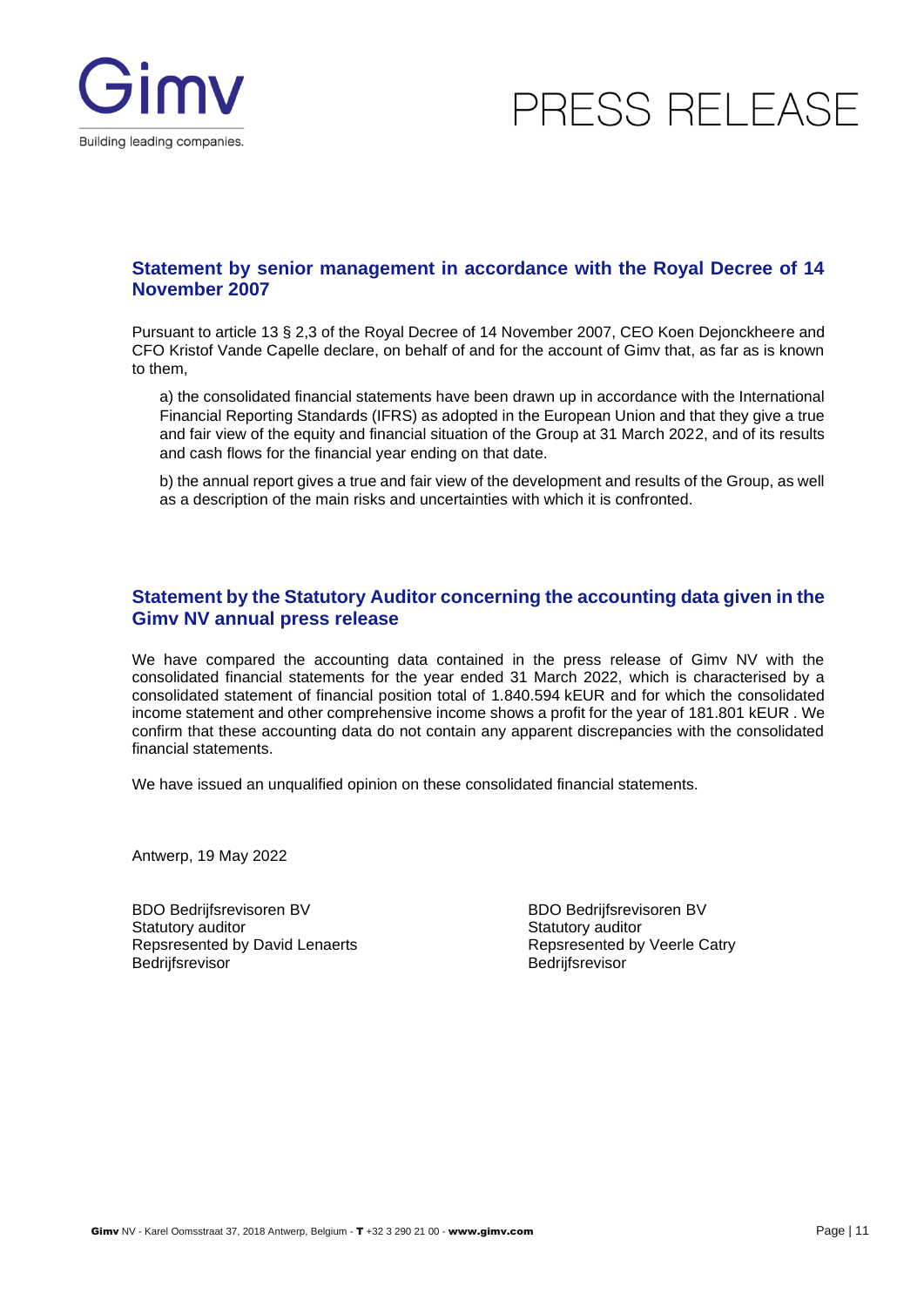

#### **ABOUT GIMV**

Gimy is a European investment company, listed on Euronext Brussels. With 40 years' experience in private equity, Gimv currently has EUR 2 billion of assets under management. The portfolio contains around 60 portfolio companies, with combined turnover of EUR 3.1 billion and more than 18,000 employees.

As a recognized market leader in selected investment platforms, Gimv identifies entrepreneurial, innovative companies with high growth potential and supports them in their transformation into market leaders. Gimv's five investment platforms are Consumer, Healthcare, Life Sciences, Smart Industries and Sustainable Cities. Each platform works with an experienced team across Gimv's home markets of Benelux, France and DACH, supported by an extended international network of experts.

[Further information on Gimv can be found on www.gimv.com.](http://www.gimv.com/)

For further information please contact:

**Kristof Vande Capelle,** Chief Financial Officer

T +32 3 290 22 17 – [kristof.vandecapelle@gimv.com](mailto:kristof.vandecapelle@gimv.com)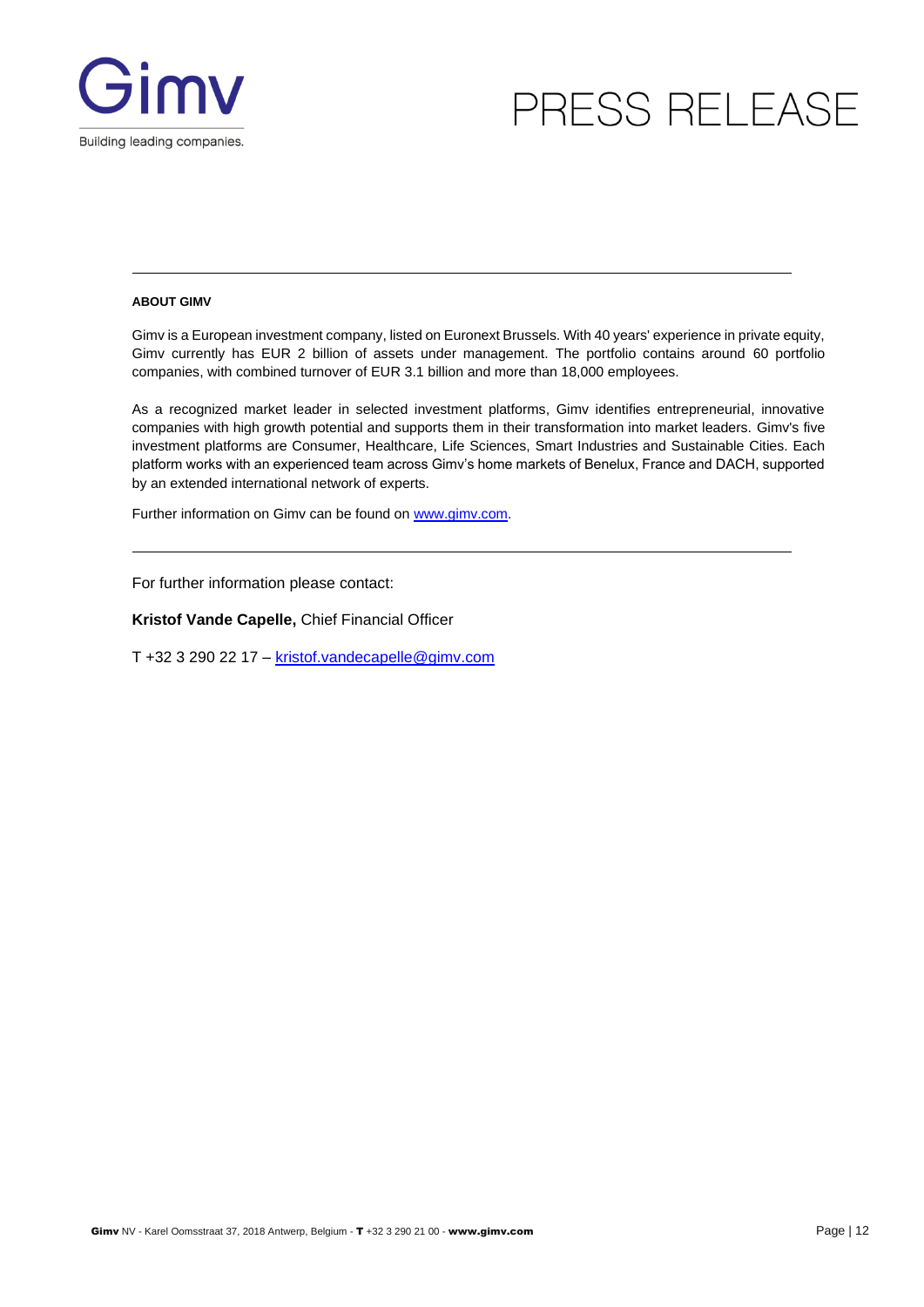

### **Annexes**

- 1. Gimv Group Consolidated balance sheet at 31 March 2022
- 2. Gimv Group Consolidated income statement for the 12 months to March 31, 2022
- 3. Gimv Group Statement of changes in consolidated equity for the 12 months to 31 March 2022
- 4. Gimv Group Consolidated cash flow statement for the 12 months to 31 March 2022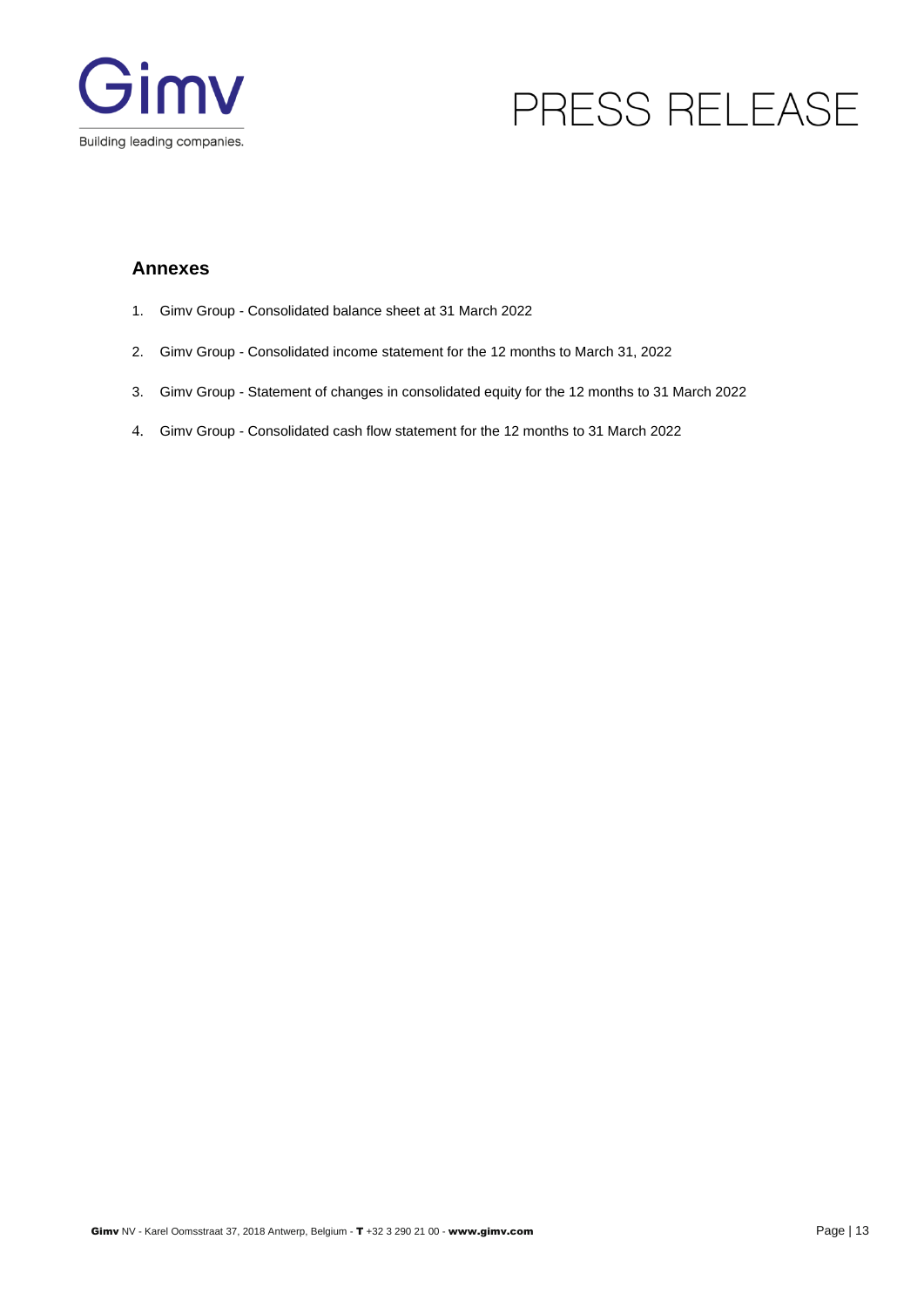

#### **Annex 1 Gimv Group - Consolidated balance sheet at 31 March 2022**

| Assets (in 1,000 EUR)                                                                                                                                                                                                                 | 31-03-2022                                                          | 31-03-2021                                                          |
|---------------------------------------------------------------------------------------------------------------------------------------------------------------------------------------------------------------------------------------|---------------------------------------------------------------------|---------------------------------------------------------------------|
| <b>Non-current assets</b><br>Intangible assets<br>Property, plant and equipment<br>Financial assets at fair value through P&L (FVPL)<br>Financial receivables from investee companies                                                 | 1.458.853<br>232<br>10.074<br>1.096.135<br>352.412                  | 1.243.090<br>368<br>9.793<br>950.521<br>282.408                     |
| <b>Current assets</b><br>Trade and other receivables<br>Cash, deposits and cash equivalents<br>Marketable securities and other instruments<br>Other current assets                                                                    | 381.740<br>3.545<br>377.828<br>367                                  | 519.893<br>1.835<br>517.480<br>578                                  |
| <b>Total assets</b>                                                                                                                                                                                                                   | 1.840.594                                                           | 1.762.984                                                           |
|                                                                                                                                                                                                                                       |                                                                     |                                                                     |
| Liabilities (in 1,000 EUR)                                                                                                                                                                                                            | 31-03-2022                                                          | 31-03-2021                                                          |
| <b>Equity</b><br>Equity - group share<br><b>Issued capital</b><br>Share premium<br>Reserves<br><b>Minority interests</b>                                                                                                              | 1.424.765<br>1.413.034<br>253.020<br>96.903<br>1.063.111<br>11.730  | 1.303.707<br>1.274.280<br>247.254<br>73.971<br>953.055<br>29.427    |
| <b>Liabilities</b><br><b>Non-current liabilities</b><br>Financial debts - bonds<br>Financial debts - lease liabilities<br>Provisions<br>Deferred tax liabilities<br><b>Current liabilities</b><br>Financial debts - lease liabilities | 415.829<br>392.563<br>350.000<br>2.021<br>40.541<br>23.266<br>1.015 | 459.276<br>362.681<br>350.000<br>1.630<br>11.051<br>96.595<br>1.001 |
| Trade and other payables<br>Income tax payables<br>Other liabilities<br><b>Total equity and liabilities</b>                                                                                                                           | 9.556<br>2.947<br>9.747<br>1.840.594                                | 8.665<br>300<br>86.629<br>1.762.984                                 |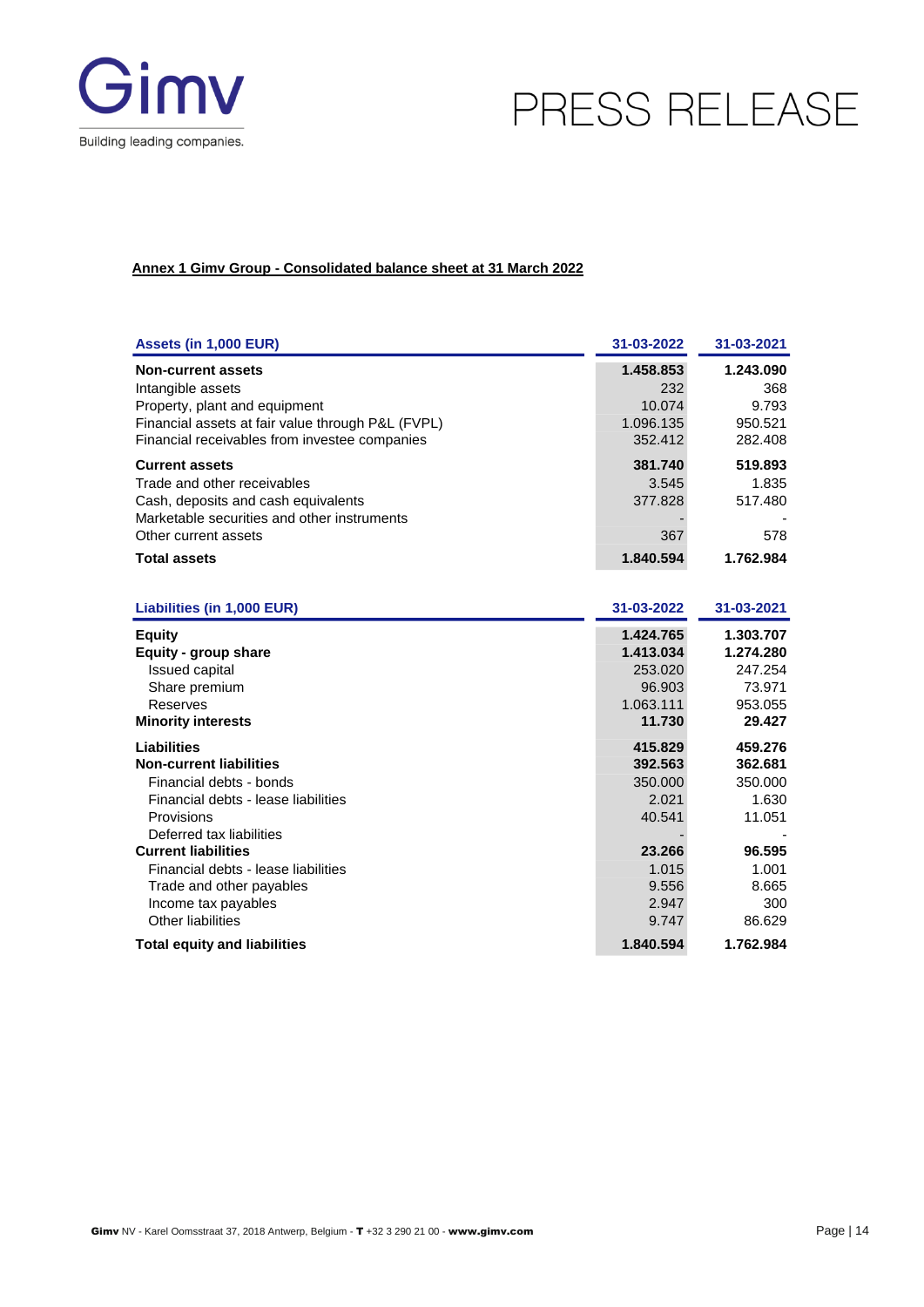

#### **Annex 2 Gimv Group - Consolidated income statement for the 12 months to March 31, 2022**

| in EUR 1,000                                                                | 2021-2022  | 2020-2021 |
|-----------------------------------------------------------------------------|------------|-----------|
| <b>Operating income</b>                                                     | 322.261    | 331.915   |
| Dividend income                                                             | 9.401      | 3.769     |
| Interest income                                                             | 26.343     | 20.287    |
| Realised gain on disposal of investments                                    | 111.861    | 101.961   |
| Unrealised gains on financial assets at fair value trough P&L               | 173.234    | 203.950   |
| Management fees                                                             | 740        | 601       |
| Turnover                                                                    | 179        | 240       |
| Other operating income                                                      | 503        | 1.106     |
| <b>Operating expenses</b>                                                   | $-126.332$ | -99.777   |
| Realised losses on disposal of investments                                  | $-99$      | $-1.744$  |
| Unrealised losses on financial assets at fair value through P&L             | $-46.741$  | $-38.487$ |
| Impairment losses on debt assets                                            | $-22.650$  | $-14.922$ |
| Selling, general and administrative expenses                                | $-17.767$  | $-15.745$ |
| Personnel expenses                                                          | $-18.745$  | $-17.750$ |
| Depreciation of intangible assets                                           | $-136$     | $-168$    |
| Depreciation of property, plant and equipment                               | $-1.987$   | $-1.964$  |
| Other operating expenses                                                    | $-18.206$  | $-8.998$  |
| <b>Operating result: profit (loss)</b>                                      | 195.929    | 232.138   |
| Finance income                                                              | 334        | 495       |
| Finance costs                                                               | $-11.938$  | $-9.024$  |
| Result before tax: profit (loss)                                            | 184.324    | 223.609   |
| Tax expenses                                                                | $-2.523$   | -48       |
| Net profit (loss) of the period                                             | 181.801    | 223.561   |
| Minority interests                                                          | 7.516      | 17.837    |
| Share of the group                                                          | 174.285    | 205.724   |
| Earnings per share (in EUR)                                                 | 2021-2022  | 2020-2021 |
| Basic earnings per share                                                    | 6,59       | 7,96      |
| Diluted gains earnings per share                                            | 6,59       | 7,96      |
|                                                                             |            |           |
| in EUR 1,000                                                                | 2021-2022  | 2020-2021 |
| Net profit (loss) of the period                                             | 181.801    | 223.561   |
| Other comprehensive income                                                  |            |           |
| Actuarial gains (losses) DB pension plans                                   | 329        | -37       |
| Items that cannot be reclassified to profit or loss in subsequent periods   | 329        | -37       |
| Items that can be reclassified to profit or loss in subsequent periods (ii) |            |           |
| Total other elements of the comprehensive income $(i + ii)$                 | 329        | -37       |
| <b>Total comprehensive income</b>                                           | 182.130    | 223.524   |
| Minority interests                                                          | 7.516      | 17.837    |
| Share of the group                                                          | 174.614    | 205.687   |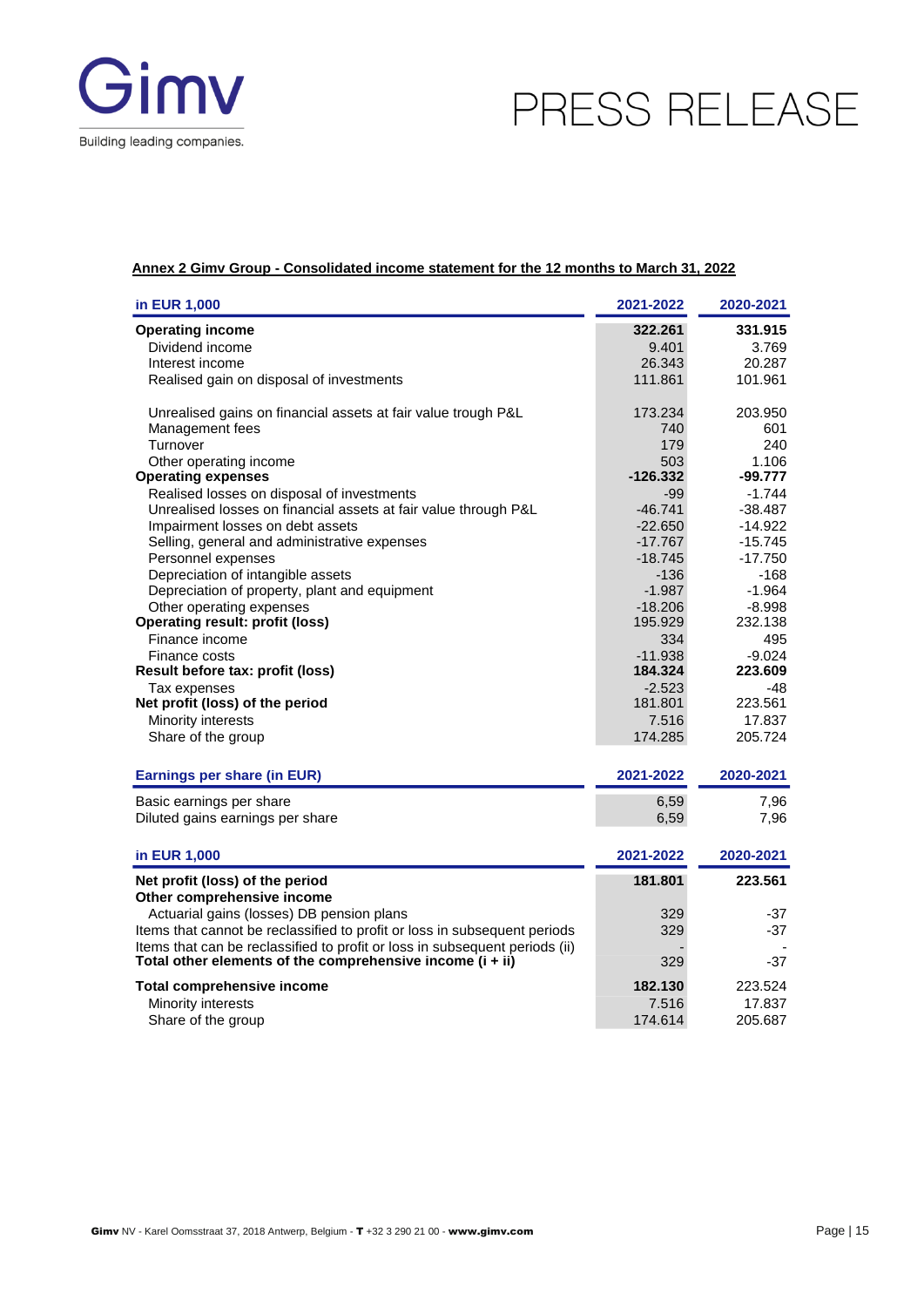

#### **Annex 3 Gimv Group - Statement of changes in consolidated equity for the 12 months to 31 March 2022**

| 2021-2022 (in 1,000 EUR)               | <b>Issued capital</b>    | <b>Share</b><br>premium  | <b>Retained earnings</b> | <b>Actuarial gains</b><br>(losses) DB<br>pension plans | <b>Treasury</b><br><b>Shares</b> | <b>Equity - Group</b><br>share | <b>Minority interests</b> | <b>Total equity</b> |
|----------------------------------------|--------------------------|--------------------------|--------------------------|--------------------------------------------------------|----------------------------------|--------------------------------|---------------------------|---------------------|
| 01-04-2021                             | 247.254                  | 73.971                   | 955.078                  | $-934$                                                 | $-1.090$                         | 1.274.280                      | 29.427                    | 1.303.707           |
| Net Result for the period              |                          | . .                      | 174.285                  |                                                        | $\overline{\phantom{a}}$         | 174.285                        | 7.516                     | 181.801             |
| Other comprehensive income             |                          | $\sim$                   |                          | 329                                                    | $\overline{\phantom{a}}$         | 329                            |                           | 329                 |
| Total comprehensive income             | $\overline{\phantom{a}}$ | $\overline{\phantom{a}}$ | 174.285                  | 329                                                    | $\,$                             | 174.614                        | 7.516                     | 182.130             |
| Capital increase / decrease            | 5.766                    | 22.933                   |                          |                                                        | $\overline{\phantom{a}}$         | 28.698                         | $-629$                    | 28.070              |
| Acquisition / disposal of subsidiaries |                          |                          |                          |                                                        | $\overline{\phantom{a}}$         |                                | $-8.784$                  | $-8.784$            |
| Dividends to shareholders              |                          | . .                      | $-65.118$                |                                                        | $\sim$                           | $-65.118$                      |                           | $-65.118$           |
| Net purchase / sale own shares         | $\sim$                   |                          |                          |                                                        | 852                              | 852                            |                           | 853                 |
| Other changes                          |                          |                          | $-293$                   |                                                        | $\overline{\phantom{a}}$         | $-293$                         | $-15.800$                 | $-16.093$           |
| 31-03-2022                             | 253.020                  | 96.903                   | 1.063.953                | $-605$                                                 | $-238$                           | 1.413.034                      | 11.730                    | 1.424.765           |

|                                        |                          | <b>Share</b>   |                          | <b>Actuarial gains</b><br>(losses) DB | <b>Treasury</b>          | <b>Equity - Group</b> |                           |                          |
|----------------------------------------|--------------------------|----------------|--------------------------|---------------------------------------|--------------------------|-----------------------|---------------------------|--------------------------|
| 2020-2021 (in 1,000 EUR)               | <b>Issued capital</b>    | premium        | <b>Retained earnings</b> | pension plans                         | <b>Shares</b>            | share                 | <b>Minority interests</b> | <b>Total equity</b>      |
| 01-04-2020                             | 241.365                  | 51.629         | 812.826                  | $-897$                                | $\blacksquare$           | 1.104.924             | 18.897                    | 1.123.821                |
| Net Result for the period              |                          | ۰              | 205.724                  | $\overline{\phantom{a}}$              |                          | 205.724               | 17.837                    | 223.561                  |
| Other comprehensive income             | $\overline{\phantom{a}}$ | . .            |                          | $-37$                                 |                          | $-37$                 |                           | $-37$                    |
| Total comprehensive income             |                          | $\blacksquare$ | 205.724                  | $-37$                                 | $\overline{\phantom{a}}$ | 205.687               | 17.837                    | 223.524                  |
| Capital increase / decrease            | 5.890                    | 22.341         |                          |                                       |                          | 28.231                | $-133$                    | 28.098                   |
| Acquisition / disposal of subsidiaries |                          |                | $\overline{\phantom{a}}$ |                                       |                          |                       |                           | $\overline{\phantom{a}}$ |
| Dividends to shareholders              |                          | $\sim$         | $-63.567$                | $\overline{\phantom{a}}$              |                          | $-63.567$             | $-7.246$                  | $-70.813$                |
| Net purchase / sale own shares         |                          | . .            | $\overline{\phantom{a}}$ | $\overline{\phantom{a}}$              | $-1.090$                 | $-1.090$              |                           | $-1.090$                 |
| Other changes                          |                          |                | 95                       |                                       |                          | 95                    | 72                        | 167                      |
| 31-03-2021                             | 247.254                  | 73.971         | 955.078                  | $-934$                                | $-1.090$                 | 1.274.280             | 29.427                    | 1.303.707                |